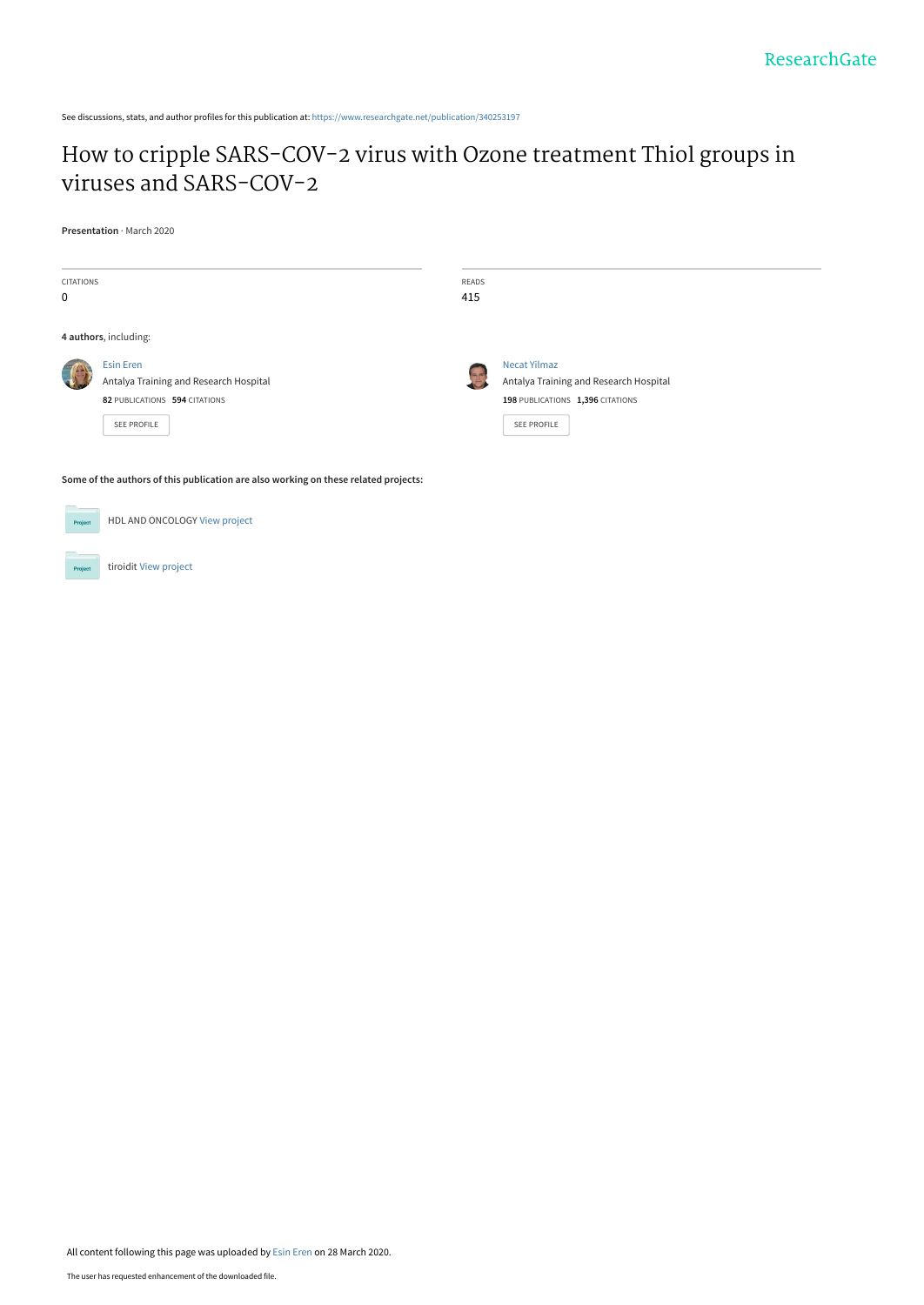# **How to cripple SARS-COV-2 virus with Ozone treatment**

#### **Esin Eren**<sup>1</sup> **,** ,**Ferhat Saribek<sup>2</sup> , Zafer Kalayci 3 ,Necat Yilmaz**<sup>1</sup>

<sup>1</sup> Department of Clinical Chemistry and LC/MS-MS Laboratory, Antalya Training and Research Hospital, Antalya, Turkey

**<sup>2</sup>**Ozone Therapy Unit ,Kepez State Hospital ,Antalya, Turkey.

<sup>3</sup> Traditional and Complementary Medicine Head of Department of Ministry of Health Ankara Turkey

#### **Thiol groups in viruses and SARS-COV-2**

Corona virus and other viruses fortunately have no self-repair mechanism, unlike "living" cells. Cysteine is an amino acid carrying a sulfhydryl (R-S-H) residue, also called a "thiol" group and the S-H functional group is called the thiol group or the sulfhydryl group. In order to successfully penetrate cells, many viruses (e.g. SARS-COV-2) require membrane glycoproteins to be in reduced S-H form rather than oxidized (R-S-S-R).For example HIV is dependent on reduced sulfhydryl groups for infectivity, as also reported for Ebola virus to enter cells. Like Ebola, corona virus structure also has regions rich in cysteine, inclusive of the spike and envelope proteins(1-4).

#### **(S) Protein and cysteine amino acids and cripple virus**

We would now like to draw attention to the main important mechanism, the host cell receptor of active Cysteine viruses (e.g. angiotensin converting enzyme receptor) is essential for membrane fusion! Undoubtly the redox status (reduced cysteine residues vs. oxidized residues) may be "switch" protein activity to "on" or "off for SARS-COV-2. Alterations of these sulfhydryl residues have been found to "Cripple" virus growth properties at least two logs lower than wild type virus. In fact Cysteine is highly vulnerable to oxidation to disulfide (R-S-S-R) or other residues; which effect will cripple its biochemical activity in proteins, altering their three-dimensional structure (1,5-8).

### **SARS-COV-2 relationship between atmospheric oxygen and temperature**

Simply atmospheric oxygen may slowly degrade these sulfhydryl (thiol) groups in viruses, and do so more quickly at higher temperatures these cripple effect on viruses! Indeed thiol S-H bonds are far weaker than the O-H bonds in alcohols, and vulnerable to oxygen based oxidants, which can oxidize the sulfur to sulfonic acid residues (R-SO3-H).So Corona viruses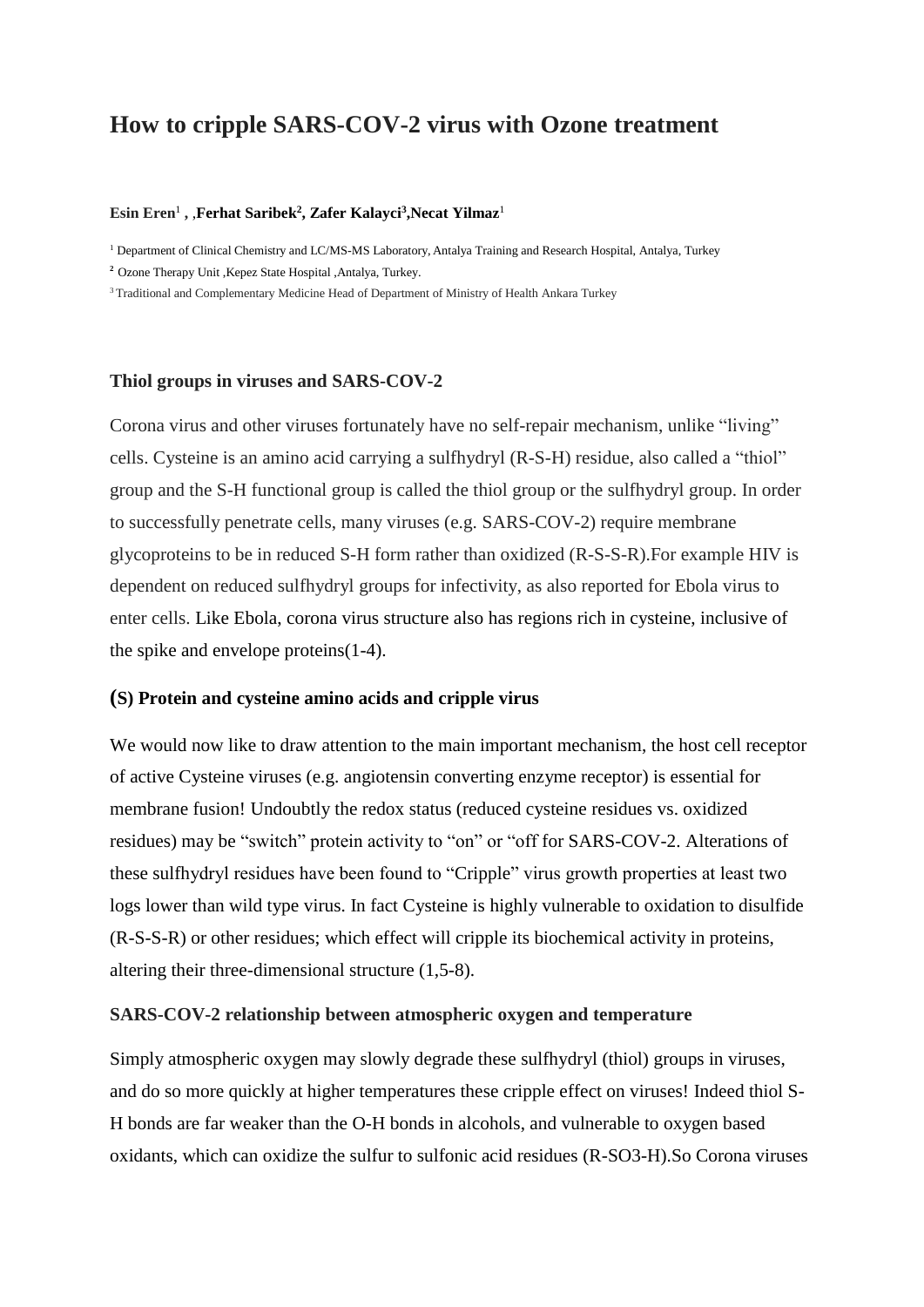have a limited "shelf life" on surfaces. SARS-COV-2 reportedly retain infectivity up to one week on surfaces, temperature dependent, and are quickly inactivated by oxidizing disinfectants (3, 8).

#### **Ozone treatment may be ideal therapy for viruses**

Ozone is triatomic oxygen (O3), the most powerful oxidant found in nature. Our bodies actually produce ozone against many infectious agents. Because Ozone inactivates many viruses directly. The information that now forms the basic hypothesis of this paper is that, OZONE it will oxidize thiol (S-H) groups at the moment of contact! Creating a more "oxidized" environment, ozone therapy may assist the body in inactivating thiols in viruses in blood and tissues. Furthermore, SARS-COv-2 spike protein(S) is also rich in Tryptophan amino acids, which is second to Cysteine in vulnerability to oxidation. Because knowing ozone extinguishes itself virtually instantly on contact with blood, creating "Ozonides". Ozonides are oxidants in their own right. When blood is treated with ozone, it instantly reacts with electron-rich double bonds of lipids and other molecules. This creates longer lasting downstream weaker oxidant metabolites called ozonides: reactive oxygen species and lipid oxidation products, inclusive of peroxides, peroxyls, alkenes, alkanes For example, Our immune system is well known to create reactive oxidant species, such as hydrogen peroxide, superoxide, nitric oxide, hypochlorous acid, etc. and even ozone itself as to defend against infection. These molecules appear to act as messengers for the key biochemical and immune modulating effects of the therapy Ozone has a most inexpensive, safe, and likely effective remedy for deadly viral diseases, which exploits their redox vulnerability at critical membrane *cysteine/tryptophan* fusion sites(3,4,5).

#### **Ozonides may suppressing SARS-COV-2 and cytokine storm**

These ozonides molecules are less reactive than ozone, but still possess oxidizing power and serve as biochemical signaling molecules modulating the immune system. This could be exceptionally valuable as a means of safely suppressing "cytokine storm", often the cause of final lethality from pulmonary viral infection, including coronavirus. Ozone's ability to inactivate cysteine dependent proteins was reported as an ozonide attack on cysteinedependent many enzyme like papain, believed to inactivate the enzyme by oxidizing the active sulfhydryl group to sulfenate or sulfenic acid(5,7).